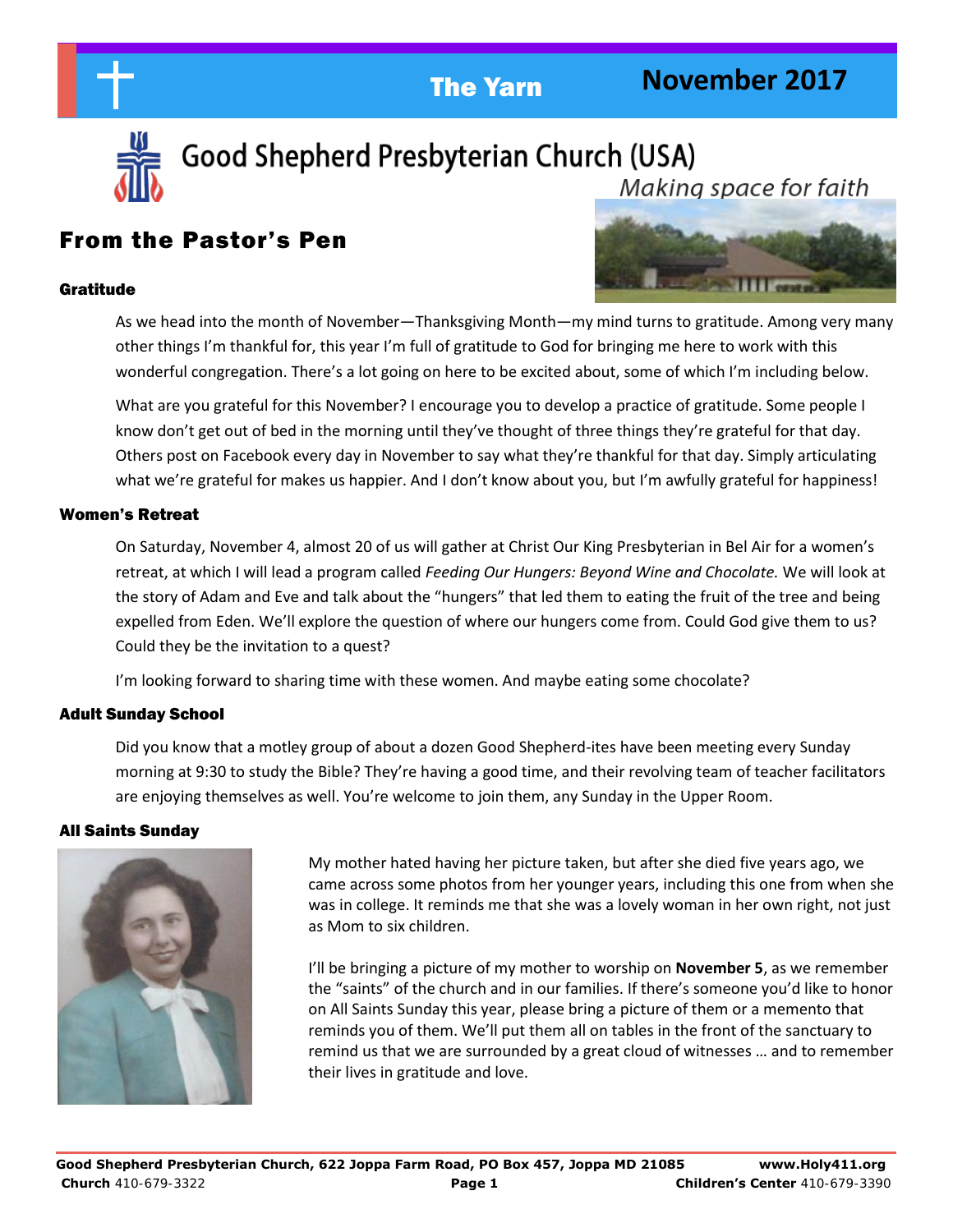#### Stewardship

You'll soon receive a letter from the Stewardship Committee asking you to make a pledge of giving for 2018. I'm hoping you'll see this more as an opportunity than as an obligation. An opportunity—a holy opportunity in that we are created in God's image and are part of God's beloved family, and because God is the Great Giver, we are also created to be givers. It feels **good** to give because giving is part of our heavenly DNA.

#### Sharing the "Good" in Good Shepherd

If someone has a bad experience as a consumer, they are five times more likely to tell others about it than if they had a good experience. Complaining about our institutions—stores, medical practices, government offices—is a national pastime! It even extends to churches, where we find it easy to notice all the things the church is doing "wrong."

To counteract that trend, we're starting an occasional series of short talks during worship about what's **good**  at Good Shepherd. Bill Starke will do the first one on October 29 about how he was and is welcomed into the Good Shepherd family.

What about you? Do you see something that this church does well? If you'd like to share about it during worship, please talk to Ellie Pfoutz or Rev. Gay.

## Women's Bible Study

Thursday, November 16, 2017—10:00-11:30—Upper Room



(Please note that this is a different date than the usual second Thursday.)

# **Cloud of Witnesses: The Community of Christ in Hebrews**

**BIBLE STUDY-LESSON 3 – In Community with the LIVING WORD** 

**SCRIPTURE: Hebrews 1:1-3a; Genesis 1:1-5; Ezekiel 37:1-14; John 1:5, 14; Hebrews 4:12-13**

**MAIN IDEA: Hebrews describes God's word as both living and active. God's word challenges, supports, and encourages us to look inward and live the most faithful lives we can.** 

**CONTEMPLATION: Think of an act of compassion that you are willing and able to practice that you would want in a covenant (promise) with God.** 

Prayer leader: Jeanette Cloud of Witnesses: Elaine Hospitality: Ruth & Jeanette

#### **BRING LUNCH**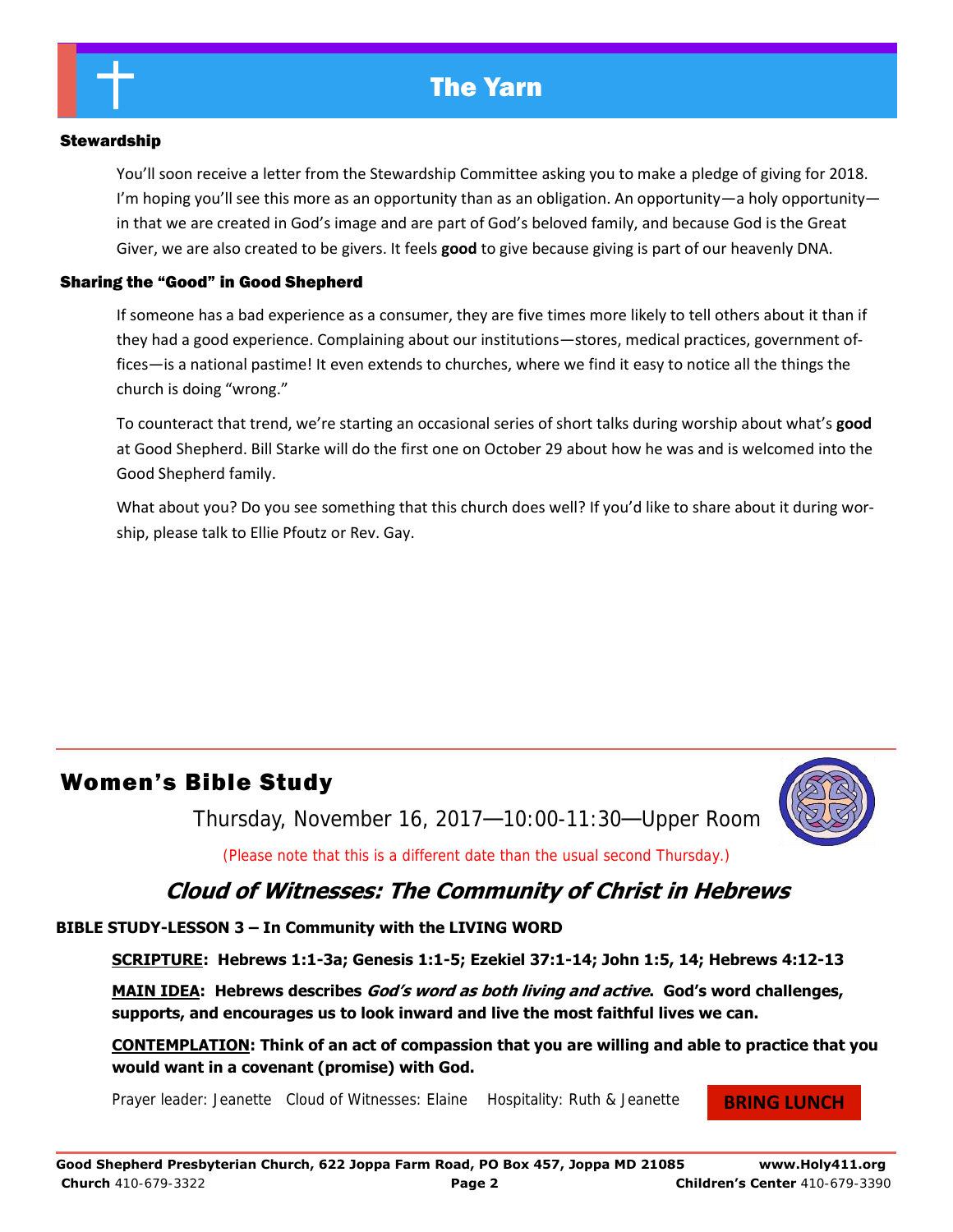# Thanksgiving Turkeys

Again this year Good Shepherd will be giving away turkeys to our Food Closet Friends. We receive the turkeys and food boxes from the Giving Boxes Program at Christ Our King. Again this year we will be adding to the menu by giving fresh food items; milk, butter,

bread, fruit, pies, salad, and potatoes. Please sign up in the narthex to donate as many of these items as you can. All food items should be brought in on November 19 due to lack of storage.



We will need help on Saturday, November 18 at 9:00 am at Christ Our King to pack the boxes. Then on November 20 we will need help in our parking lot to distribute 25 turkeys and food items 1:00-4:00 pm.

# Session Highlights: October 12, 2017

In an effort to keep the congregation informed of what's going on at Session meetings, we are committing to reporting on each meeting in the next Yarn.

Church members are always welcome at Session meetings, which are held on the second Thursday of each month at 7:00 PM.

Mission Study - The first of three ministry assessments is planned for Sunday, November 12, following worship. The assessments will assist us as we search for a new pastor. The focus of this gathering will be on our past history and how it relates to who we are as a congregation. The other two assessments are scheduled for January 7, 2018 and February 11, 2018.

**The Women's Retreat** - The retreat, to be led by Rev. Gay, will be Saturday, November 4 at Christ Our King Presbyterian, 10 Lexington Rd. and Rt 924 in Bel Air. The subject will be Feeding Our Hungers: Beyond Wine and Chocolate. Bring a friend. The sign up sheet is in the hallway across from the offices.

Inter-Faith Relations - Ashley Barnes Andrews spoke to the session about the proposed Ahmadiyya Muslim community building homes for their senior population in Joppa. The proposal has caused some unease in the community and the Ahmadiyya community is holding outreach meetings at the Joppa Magnolia Fire Hall on Tuesday nights at 7 PM. The Session plans to gather additional information on the issue and consider creating a subcommittee to plan any potential outreach opportunities for GSPC.

Parking Lot Project - The parking lot is almost completed. There is some work to be done around the curbs and landscaping put in between the church and the library.

Review of Membership Rolls - The review of church membership rolls to determine who are active church members is almost complete. Letters will soon be sent to people who have neither attended nor supported the church in more than two years, asking them if they would like to remain on the rolls and inviting them back into active membership.

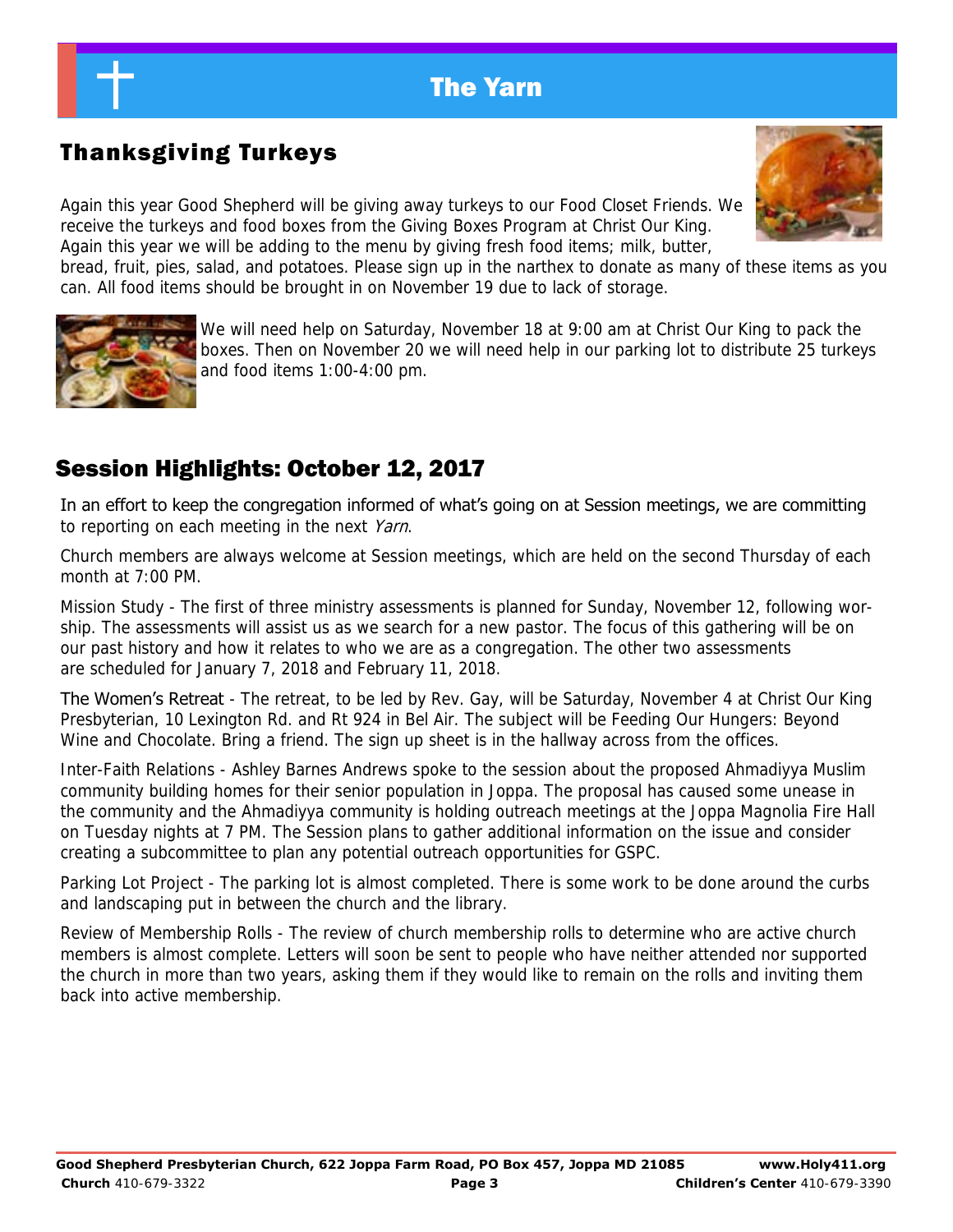

Deacons are researching recipients for a Giving Tree. It was suggested we return to this type of outreach. This will present the opportunity to buy gift for a child. We should have more information available the early part of November.



### **FIRST SUNDAY**

**Food Pantry Collection Sunday** Please help our food closet by donating non-perishable food items. Cash donations are always welcomed.

**Pot Luck Coffee Hour, bring something to share for** coffee hour.

# Deacons Shepherd's Kids

In October the children heard stories and talked about families and about being anything they want to be when they grow up. Noah's Ark was the topic for a small group of older ones. The Children learned about the different shapes of leaves and colored pictures of them. They loved the memory game with cards showing Noah's Ark animals, and they colored pictures from Noah's Ark.



**NEXT SK: November 8 & 15—5:30-7:00**

# Happy & Happy

#### **HAPPY ANNIVERSARY**

Norma & Bill Webster November 5, 1966

Gail & Allen Wronowski November 15, 1992

Yong & John Pandoliano November 21, 1979

The Deacons would like the church family to know your important day! If we do not have yours in our file, please notify Ellie Pfoutz, 410-679-4813.

### **HAPPY BIRTHDAY**

11 Chuck Lawson 12 Steve Rapley 13 May Andrews 18 Bud Baranowski Brad McKemy 19 Yong Pandoliano  $22$ Eposi Elonge Benjamin Zanca 30 Rita Garrity

| <b>Ushers</b>  | Ushers: |                              | <b>Tellers:</b>   | <b>Readers:</b> |
|----------------|---------|------------------------------|-------------------|-----------------|
|                | Nov. 5  | Petnic, Workman              | Bohns, Kent       | V. Maas         |
| <b>Tellers</b> |         | Nov. 12 Tich, McKemy, Morgan | Starke, Webster   | C. Maas         |
|                | Nov. 19 | Douglas, Webster, Starke     | Pfoutz, Tich      | E. Burns        |
| <b>Readers</b> | Nov. 26 | Maas, Wronowski              | PreVatte, Workman | S. Thompson     |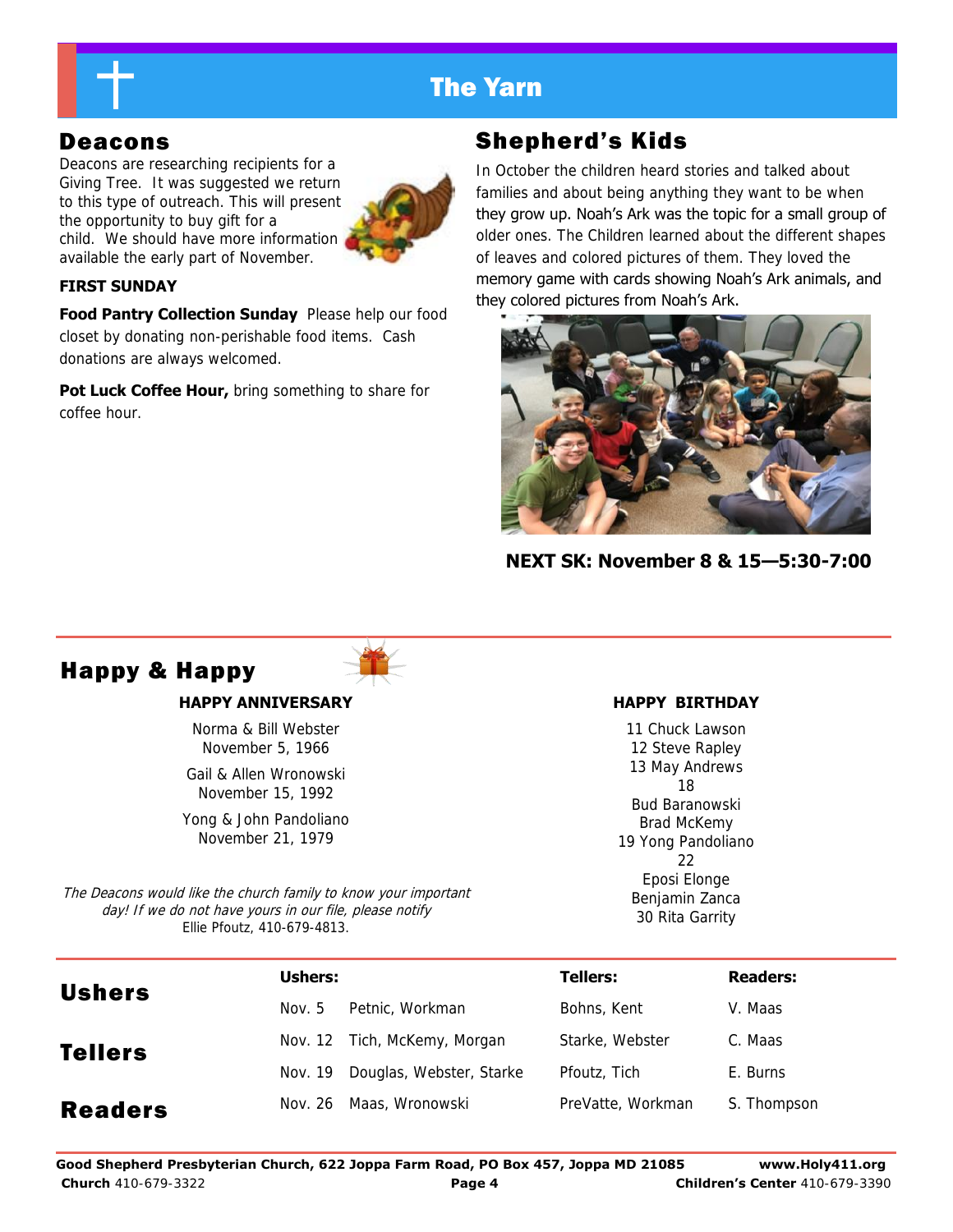# **L-CHURCH GATHERING**





Have you noticed the photos on the wall in the Upper Room? Pictures from each of the decades Good Shepherd Presbyterian Church has existed. We'll be looking at those photos and telling the stories they remind us of in our All-Church Gathering on November 12. We'll gather right after worship that day, with lunch in the Upper Room, and we'll be out in an hour and a half.

This gathering will be the first part of the ministry assessment required before we can start looking for a new pastor. (The second and third gatherings will be on January 7 and February 11.)

In order to create a successful assessment, we need your voices and stories, prayers and presence. The team working on this (Norma Webster, Elaine Tish, Cindy PreVatte, Farrell Maddox, Chris Bohns, and Jeanne Gay) has planned a fun and fruitful time for us that Sunday. Please plan to be there! We're hoping that many people will attend as we begin looking at how our history has shaped us and what we have learned about ourselves as a congregation.